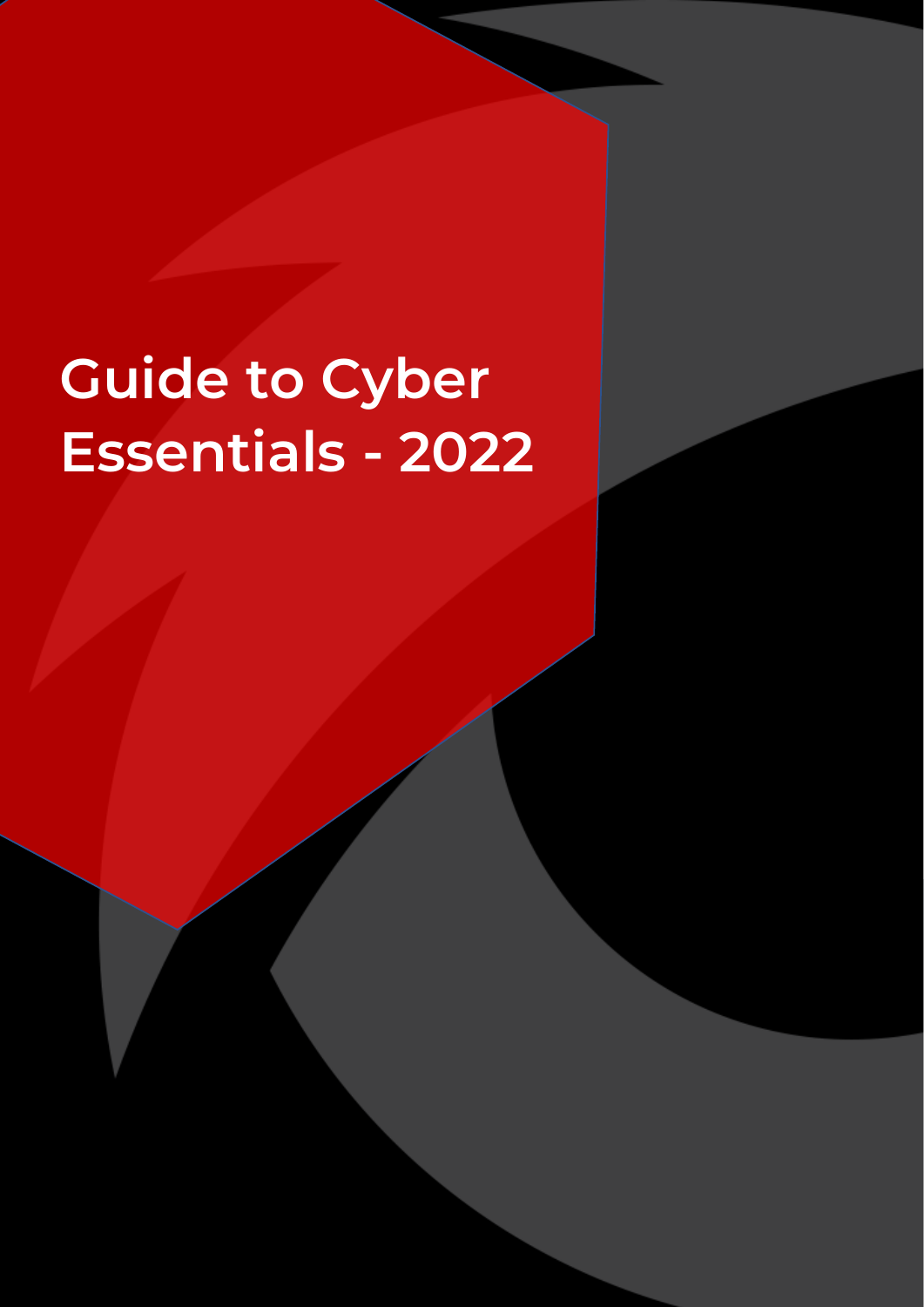# <span id="page-1-0"></span>**Guide to Cyber Essentials 2022**

# **Table of Contents**

| What is a Cyber Essentials Plus Pre-Assessment, & Why Do You Need It? |  |
|-----------------------------------------------------------------------|--|
|                                                                       |  |
|                                                                       |  |
|                                                                       |  |
|                                                                       |  |
|                                                                       |  |
|                                                                       |  |
|                                                                       |  |
|                                                                       |  |
|                                                                       |  |
|                                                                       |  |
|                                                                       |  |
|                                                                       |  |
|                                                                       |  |
|                                                                       |  |
|                                                                       |  |
|                                                                       |  |
|                                                                       |  |
|                                                                       |  |
|                                                                       |  |
|                                                                       |  |
|                                                                       |  |
|                                                                       |  |
|                                                                       |  |
|                                                                       |  |
|                                                                       |  |
|                                                                       |  |
|                                                                       |  |
|                                                                       |  |
|                                                                       |  |
|                                                                       |  |

Hedgehog Security Ltd.<br>12/1 City Mill Lane, Gibraltar, GX11 1AA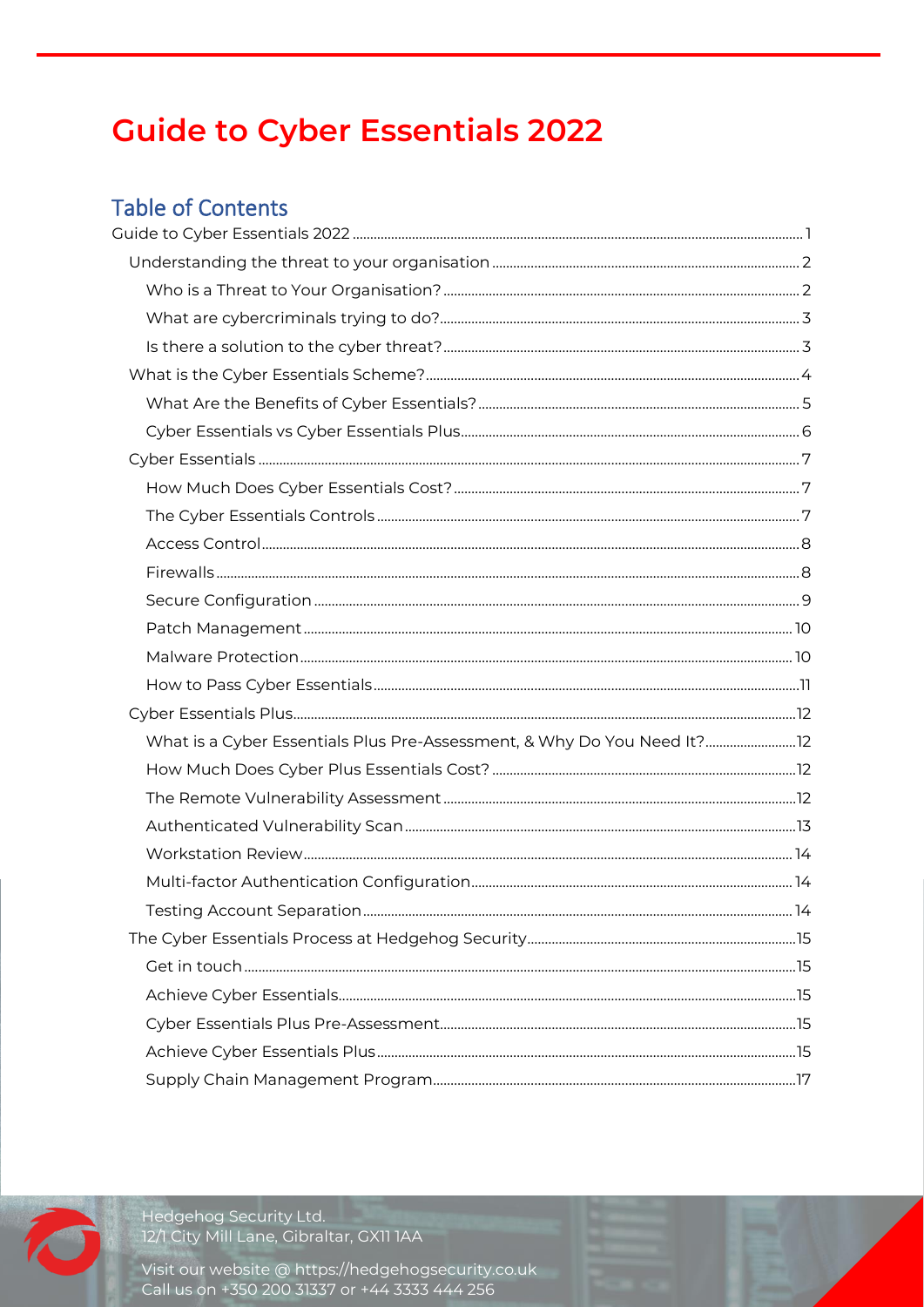# <span id="page-2-0"></span>**Understanding the threat to your organisation**

Although most organisations spend 5.6% of their overall IT budget on information and cyber security and risk management, many still don't understand cyber security. They still do not know how to keep hackers out.

Over the last ten years, we've seen exponential growth in cybercrime. According to the UK Government, 39% of UK businesses reported a cyber breach in the previous 12 months. These numbers continue to rise as we become increasingly reliant on technology within our organisations and hackers become more sophisticated. With over 65,000 cyber-attack attempts daily in the UK, the message is clear: Cyber security must be a priority for every business owner.

A significant number of organisations wish they could go back and make amends. Sadly, "It's never too late" does not usually apply to cyber security.

# <span id="page-2-1"></span>**Who is a Threat to Your Organisation?**

We often get told, during early conversations, that company x doesn't need any cyber security because no one will ever attack them. But attacks happen, and it might be an accidental error by one of your employees or a criminal attempting to gain unauthorised access to your data halfway around the world. There are five common sources of cyber threat, which are below:

#### **Hacktivists**

- Agenda or ideology.
- Examples are Anonymous, LulzSec, and the Syrian Electronic Army.

#### **Hackers**

- Status and technical challenge.
- Hackers can be good, or they can be harmful. It all depends on their actions.

#### **State-Sponsored**

- National advantage.
- Well-funded and targeted.
- Designed to gather information.

#### **Insiders**

- Privileged access to data.
- Insiders can be malicious or, more commonly, accidental.

#### **Criminals**

- Often driven by financial gain.
- Theft of data ransomware cyber-enabled or dependant



Hedgehog Security Ltd. 12/1 City Mill Lane, Gibraltar, GX11 1AA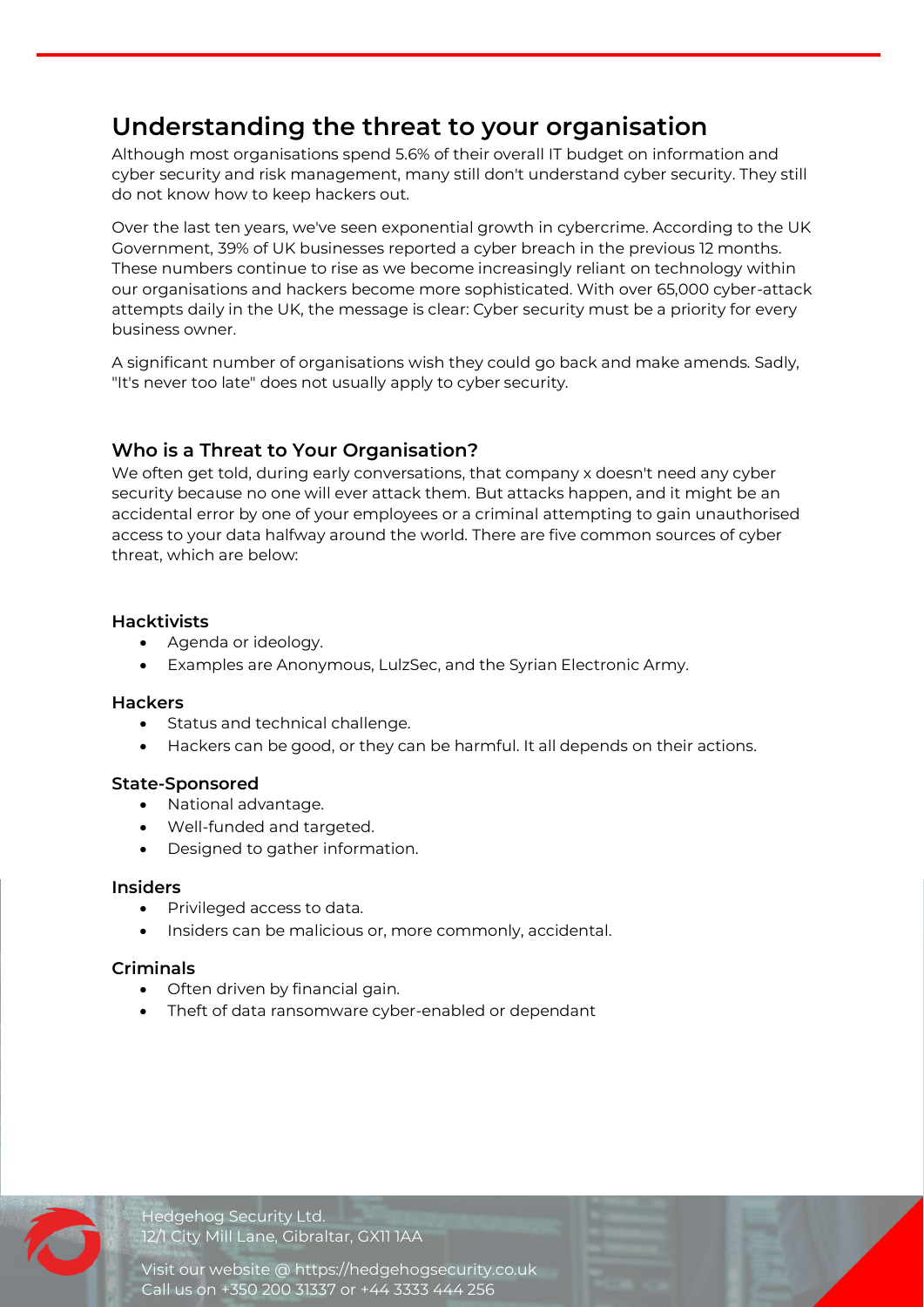# <span id="page-3-0"></span>**What are cybercriminals trying to do?**

Cybercriminals, or criminals as they are correctly known, may have many ways to get your data:

- Criminals may infect your systems with malware to disrupt, damage, and gain unauthorised access to your computer systems.
- They may use Social Engineering techniques to manipulate your employees into divulging confidential and personal information subsequently used for fraudulent purposes.
- If your patching regime is not very good, they will exploit vulnerabilities and weaknesses in your systems to gain access to your network.
- An old but widespread attack is overloading your systems with DDoS (Denial of Service). The criminals use multiple techniques to flood and target the bandwidth and resources of your systems and then hold you to ransom. A DDoS attack uses one or more control servers that issue commands to all the compromised systems simultaneously send requests to your website or system.

# <span id="page-3-1"></span>**Is there a solution to the cyber threat?**

In 2020, 39% of UK organisations suffered a data breach or attack. We know that sounds uncomfortably high. The good news, however, is that the trend is changing. Businesses prioritise their cybersecurity programs, with 77% now saying it is a high priority for their senior management boards.

So how are these businesses responding to this cyber threat? Many companies are looking to recognise standards that will give them a baseline for good cyber security. One of the UK's most recognised standards is [Cyber Essentials,](https://www.ncsc.gov.uk/cyberessentials/overview) and with the ever-growing push from the government, clients and suppliers, you've likely heard that name knocking around. Some organisations have gone further with [monthly vulnerability scanning](https://hedgehogsecurity.co.uk/vulnerability-scanning/) and quarterly or [six monthly penetration testing](https://hedgehogsecurity.co.uk/penetration-testing/) of their internal and external networks.

Organisations around the world are seeing the benefit of aligning their security to the requirements of [Cyber Essentials,](https://hedgehogsecurity.co.uk/cyber-essentials/) and these efforts, in combination with regular security testing and sold are primarily responsible for the decline in successful breaches.



Hedgehog Security Ltd. 12/1 City Mill Lane, Gibraltar, GX11 1AA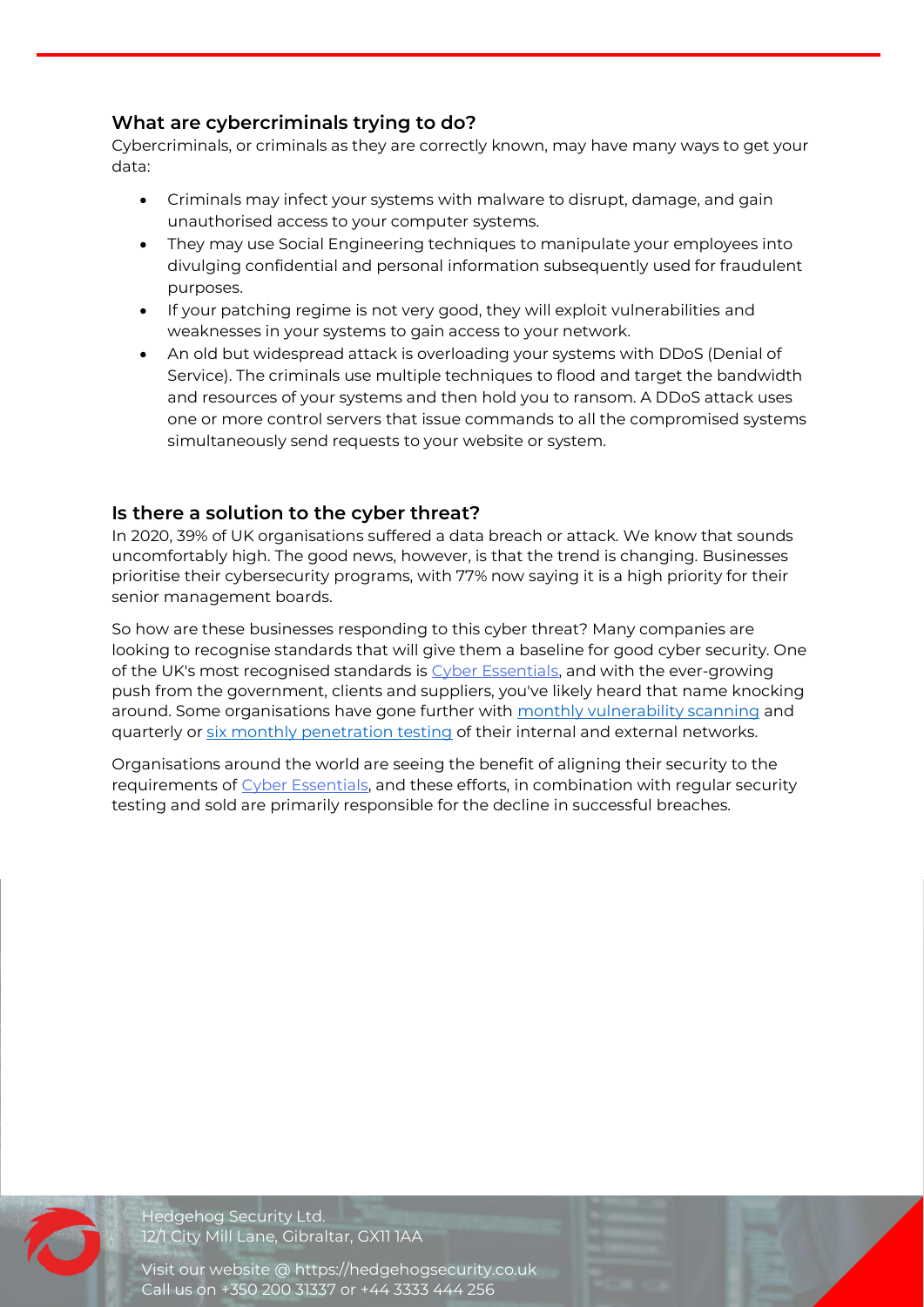# <span id="page-4-0"></span>**What is the Cyber Essentials Scheme?**

Cyber Essentials is the UK governments cyber security assurance scheme. The Cyber Essentials and Cyber Essentials Plus scheme is run by the UK's National Cyber Security Centre and encourages organisations to adopt reasonable data security practices within their organisations. Cyber Essentials was designed by the government in 2014 primarily for small to medium-sized businesses to make it easier to protect against common cyber threats and start to put an end of the ever increasing number of small to medium-sized businesses that were getting digitally compromised by criminals.

The simplest way to think of the Cyber Essentials scheme is to think of it as a cyber security MOT for your business or organisation. You have to fulfil specific requirements to pass successfully, and your assessor will confirm whether you meet these.

For Cyber Essentials, that 'assessor' is called a Certification Body. Hedgehog Security is one of those certification bodies approved by IAMSE to deliver [Cyber Essentials](https://hedgehogsecurity.co.uk/cyber-essentials/) and [Cyber](https://hedgehogsecurity.co.uk/cyber-essentials-plus/)  [Essentials Plus.,](https://hedgehogsecurity.co.uk/cyber-essentials-plus/) as well as the maritime version of Cyber Essentials, the Maritime Cyber Baseline. They have the official qualifications needed to certify you for Cyber Essentials that is, as long as your organisation ticks all the boxes. A large portion of the assessment is a self-assessment questionnaire, and it is these answers will determine whether you pass or fail. The questionnaire is updated annual, so if you already have your Cyber Essentials certification and you are renewing, don't expect to be able to simply submit the answers from the previous year either.

Once you show you have all the necessary processes, policies, and controls (we have a lot [of free to use templates here\)](https://hedgehogsecurity.co.uk/cyber-security-guides/), you'll achieve the Cyber Essentials certification so you can demonstrate you commitment to Cyber Security to your clients, partners, and suppliers. Most importantly, you'll feel more confident that you're secure and protected.

Certification Bodies are an essential part of achieving your Cyber Essentials certificate. But what exactly are they, and how do you find one? Certification Bodies operate under the IASME Consortium, which became the sole accreditation body on the 1st of April 2020. Before, there were five accrediting bodies with varying methodologies, but the government decided to appoint only one.

IASME works with and oversees several Certification Bodies across the country, including [Hedgehog Security,](https://hedgehogsecurity.co.uk/) and each Certification Body has qualified assessors who can certify businesses and organisations for Cyber Essentials. You can visit IASME's website to see a complete overview of all th[e Certification Bodies.](https://iasme.co.uk/certification-bodies/)



Hedgehog Security Ltd. 12/1 City Mill Lane, Gibraltar, GX11 1AA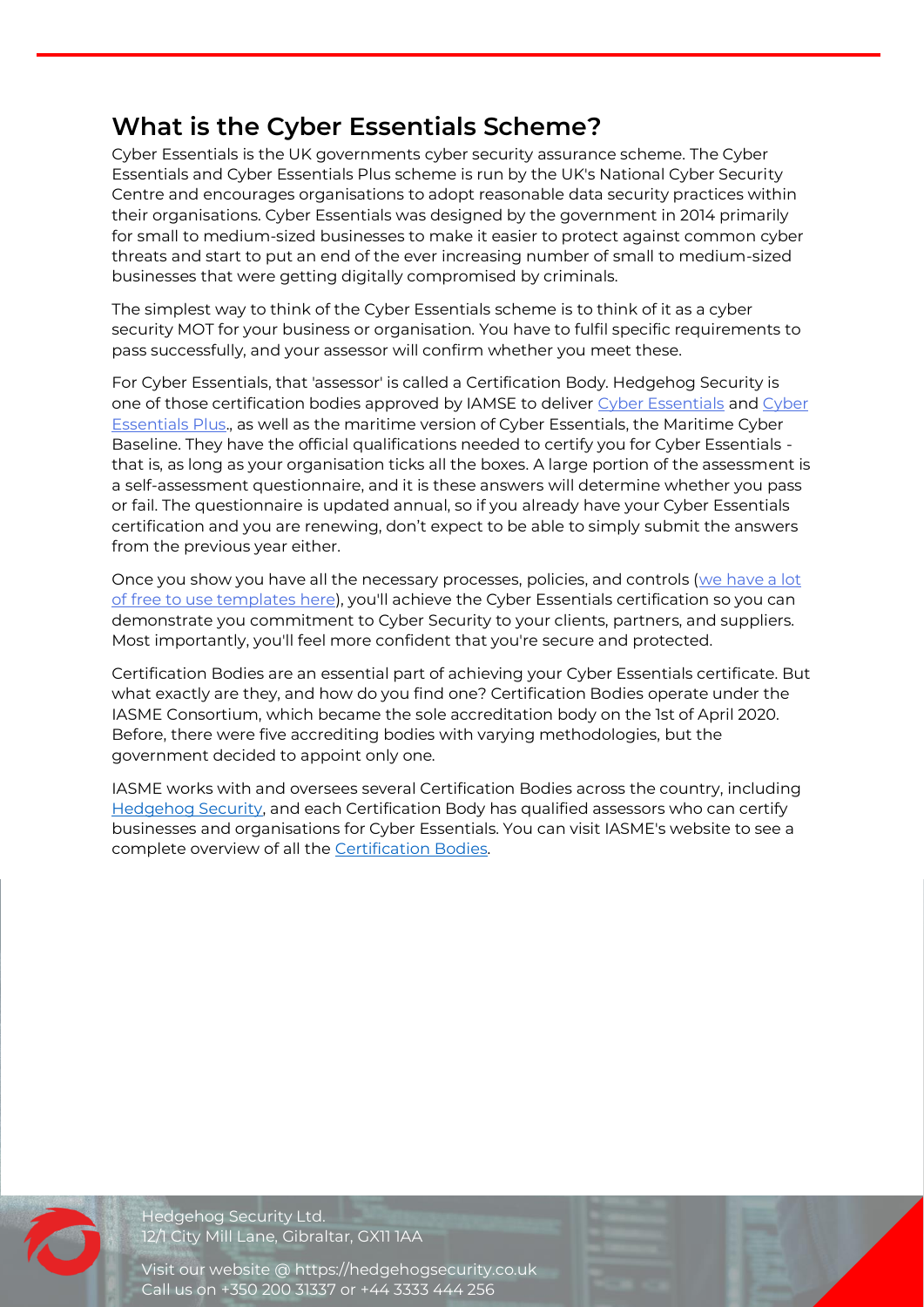## <span id="page-5-0"></span>**What Are the Benefits of Cyber Essentials?**

Cyber Essentials is run by the UK government and has become the standard by which the UK government holds all of its supply chains to account. You will therefore be aligning your business with the most recognised national standard.

#### **Time, Money and Resources**

With a high-level view of your cybersecurity, you can iron out any inefficiencies in your practices and maximise productivity as your team will have more time on their side.

#### **Government Tenders**

Cyber Essentials can help you get there if you pursue government tenders and contracts. Cyber Essentials is a minimum certification level requirement for any organisation looking to obtain government contracts (including the Ministry of Defence and Health), especially in the private sector.

#### **Marketing Through Security**

Obtaining Cyber Essentials can make a big difference when your organisation tries to get cyber insurance. The brokers will likely be more inclined to offer you a reduced premium as they can see your organisation is cyber safe and making every effort to protect its data.

As much as your business provides a service, you'll also utilise them yourselves - you are a client to someone. With that in mind, think how reassured you'd feel if that service was able to demonstrate to you that they care about looking after your data and keeping it secure. You'd likely appreciate their work even more than you do currently.

You want your clients to know that you take cyber security seriously. This begins with letting them know that you're making a conscious effort to protect their information. Before you know it, you'll have built a tremendous amount of trust in your client relationships and enhanced your reputation in your industry. When your clients are happy, they'll tell people about it - and who knows, those people might want to come to you for your services too.

Some organisations do not care about cyber security, and they believe it is not a priority or even a concern altogether. It's an unfortunate way of thinking and doesn't stand in this day and age.

With the Cyber Essentials certification, you can quickly demonstrate that you care about data and differentiate yourself from competitors who have yet to prioritise their cyber security. By showcasing the Cyber Essentials logos on your website and collateral, you put your organisation amongst businesses that can demonstrate they care about their data.

The UK must comply with GDPR (General Data Protection Regulation), and businesses must abide by this and the UK's own Data Protection Act. It's vital to comply with both of these for numerous reasons. Most importantly, though, your business or organisation could be liable to pay up to 4% of your turnover if breached.

If you are not Cyber Essentials Plus certified, the Information Commissioner's Office (ICO) can very quickly conclude that you did not implement enough measures to protect the data you hold. By having the Cyber Essentials Plus certification, you could be prevented the fine, as they would have been able to see you were trying to protect your data.

Hedgehog Security Ltd. 12/1 City Mill Lane, Gibraltar, GX11 1AA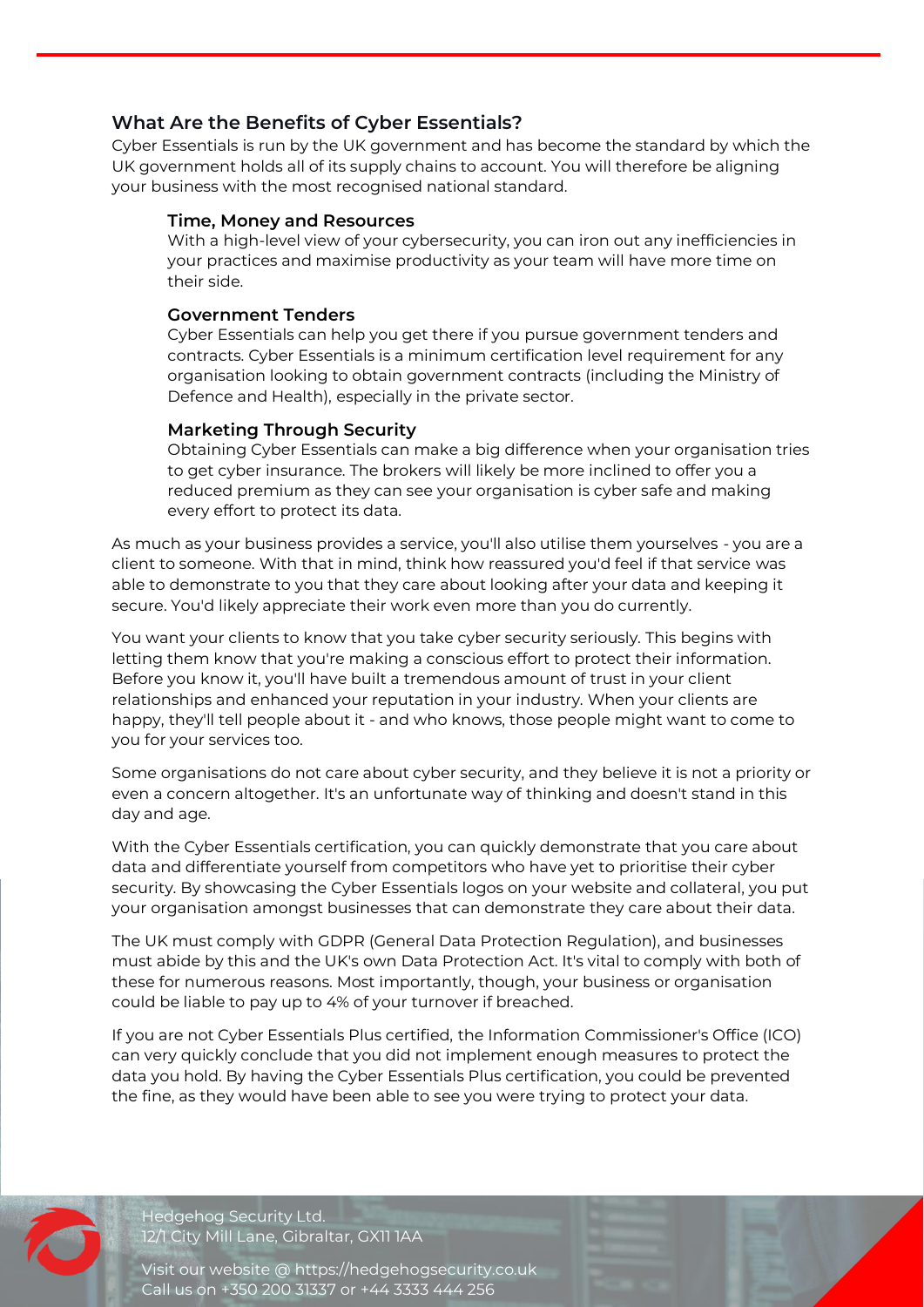# <span id="page-6-0"></span>**Cyber Essentials vs Cyber Essentials Plus**

Even by achieving Cyber Essentials Basic, you're taking an essential step to show your clients and stakeholders that you are serious about your cyber security and protecting their data. However, since Cyber Essentials Plus officially verifies this, it is even more impactful. Achieving Plus demonstrates that you are going the extra mile to ensure you handle all your essential data in a secure environment.

Many government contracts, including MOD and NHS, require Cyber Essentials Plus, which is likely to pick up even more over the next few years. We recommend that you try and go to Cyber Essentials Plus to make it worth your while if you embark on your Cyber Essentials journey!



Hedgehog Security Ltd. 12/1 City Mill Lane, Gibraltar, GX11 1AA

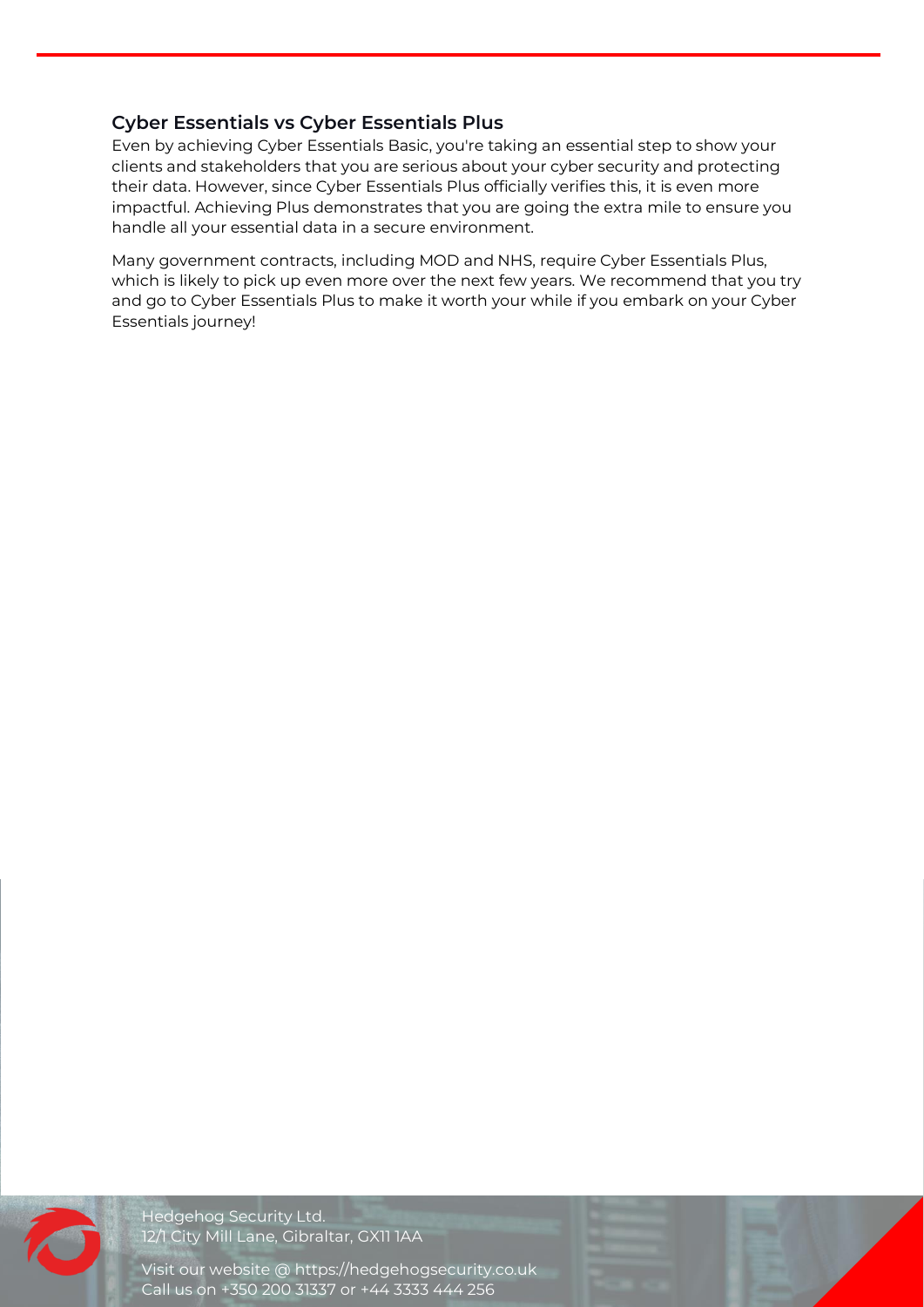# <span id="page-7-0"></span>**Cyber Essentials**

Now that you understand how the scheme is delivered and who certifies your organisation let's look at what's involved in achieving Cyber Essentials.

Technically, there are two assessments you need to complete to be fully certified for Cyber Essentials. The 'Basic' certification must be achieved first (you must submit the assessment within three months of receiving it), and then there is the more comprehensive 'Plus' assessment. Both processes are slightly different, but you'll soon know how both work together and benefit your organisation.

Cyber Essentials' Basic' is a kind of DIY certification in a self-assessment questionnaire (SAQ) marked by an independent Certification Body. [You can download the current self](https://hedgehogsecurity.co.uk/uploads/Question-Set-Cyber-Essentials-only-vEvendine.xlsx)[assessment questionnaire direct from our website here.](https://hedgehogsecurity.co.uk/uploads/Question-Set-Cyber-Essentials-only-vEvendine.xlsx)

## <span id="page-7-1"></span>**How Much Does Cyber Essentials Cost?**

As of January 2022, Cyber Essentials has adapted its pricing to reflect a tiered system based on organisation size.

| Micro organisation  | 0-9 employees    | £250 |
|---------------------|------------------|------|
| Small organisation  | 10-49 employees  | £300 |
| Medium organisation | 50-249 employees | £400 |
| Large organisation  | 250+ employees   | £500 |

# <span id="page-7-2"></span>**The Cyber Essentials Controls**

What are Cyber Essentials assessing to say that it is confidently protecting your organisation from 80% of the cyber-attacks? It seeks to determine whether people, process and technology are aligned with the five critical controls. Technical controls are safeguards incorporated into computer hardware, software, or firmware. The controls for Cyber Essentials are:

**Access Control:** Users should only access the data they need with the correct procedure to deal with admin privileges.

**Firewalls and Internet Gateways:** Cyber Essentials requires that all of your devices are connected to the Internet using a firewall, both at a software level and a hardware firewall at the network perimeter.

**Secure Configuration:** Avoid install and manufacturers defaults and ensure correctly configured settings.

**Patch Management:** It is required for certification that all devices are updated every fourteen days to ensure vulnerabilities can be found and remediated.

**Malware Protection:** Cyber essentials check that you have the appropriate antivirus protection for viruses, malware and other threats to your business.



Hedgehog Security Ltd. 12/1 City Mill Lane, Gibraltar, GX11 1AA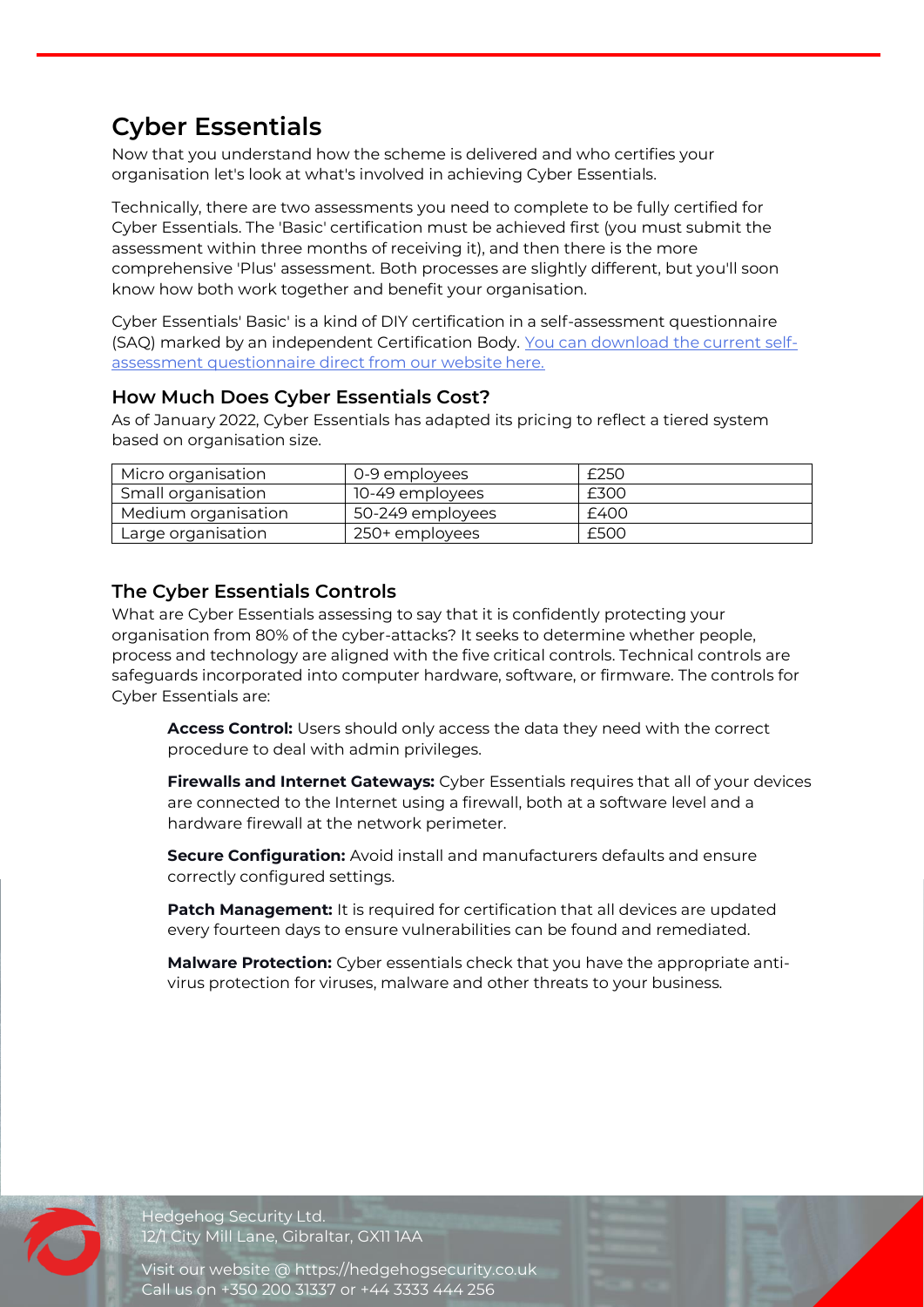# <span id="page-8-0"></span>**Access Control**

It is essential only to give users access to the resources and data necessary for their roles, and no more. All users need to have individual accounts and should not be carrying out day-to-day tasks, such as invoicing or dealing with email, whilst logged on as a user with administrator privileges, which allow significant changes to how your computer systems work.

#### **Best Practises**

- A person approves all user accounts with a leadership role in your organisation.
- You should ensure that passwords are needed to access devices and systems. Where possible, you should supplement passwords with multi-factor authentication.
- Users should not be prevented from using shared accounts.
- Stop any former employee from accessing any of your systems.
- Ensure that staff only have the privileges to do their current job.
- For administrator/root level accounts, ta formal, written-down process should be followed when deciding to give someone access. This process must include approval by a person at a senior level of the organisation. These accounts should only be used for administration purposes, and you should have a policy around this.
- You should ensure that administrator accounts cannot be used to generate internet use or access email. It is possible to achieve this through administrative controls such as a sound policy and procedure and regular staff training.
- A list or formal record of all people granted administrator accounts should exist, and this must be reviewed at regular intervals.
- Two-factor authentication must be in place for all administrative accounts, both on-premise and cloud.

# <span id="page-8-1"></span>**Firewalls**

Firewalls provide technical protection between your systems and external systems. The firewall filters anything that could harm your systems and keeps your network safe from external threats.

#### **Best Practises**

- Homeworkers should be connecting via the central office VPN.
- There should be a guest network for your client's and customers' internet access.
- Where your Managed Service Provider or IT provider wants to access systems for configuration, they should connect over the central VPN and use two-factor authentication.
- All devices must have software level firewalls enabled.



Hedgehog Security Ltd. 12/1 City Mill Lane, Gibraltar, GX11 1AA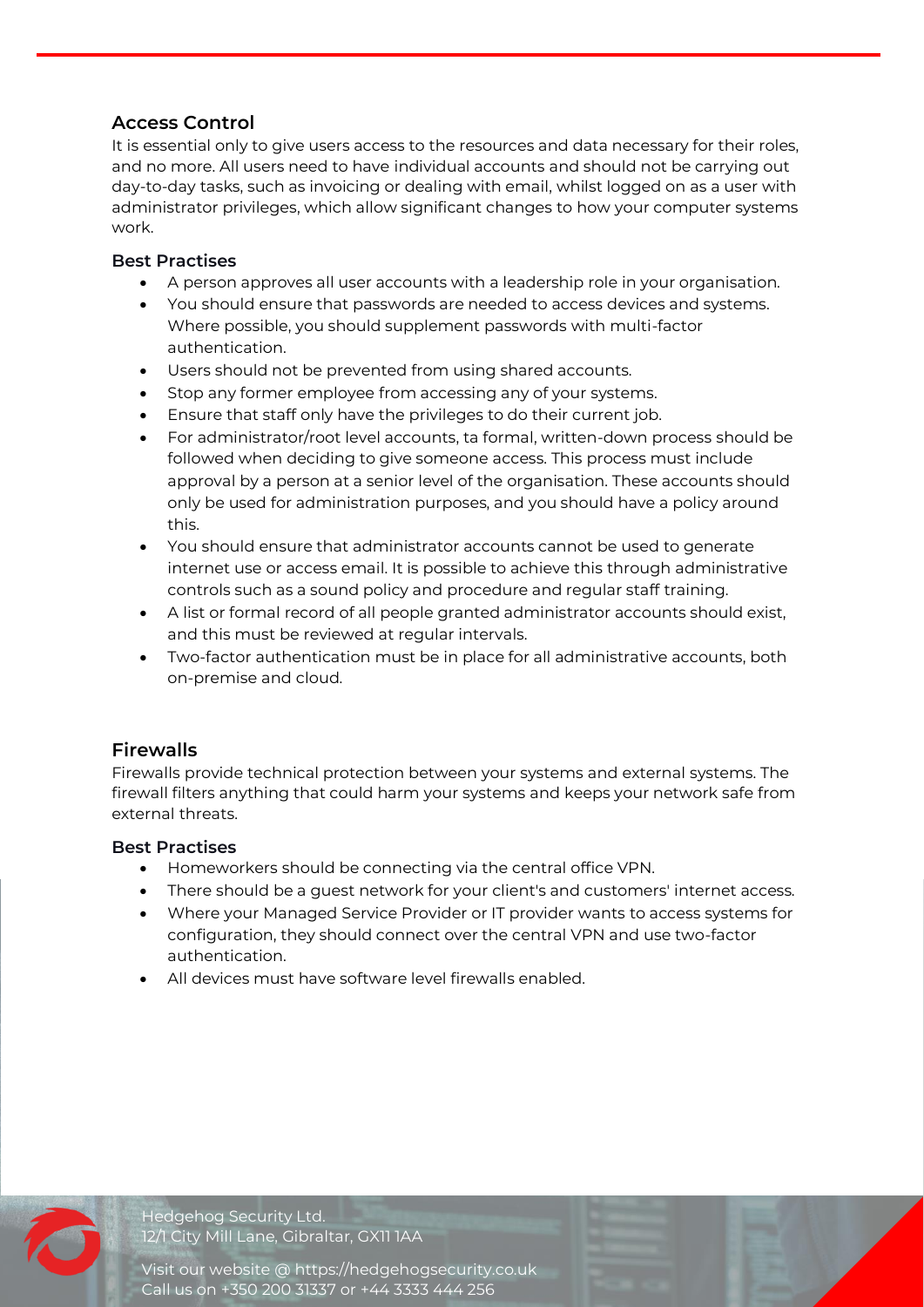# <span id="page-9-0"></span>**Secure Configuration**

No computer will be secure straight out of the box. There is always a default administrative account, and often this is easy to find on the Internet. Default user accounts, usually unnecessary historical ones, are often enabled, and sometimes these have special access privileges. All of these can present security risks.

#### **Best Practises**

- You must remove or disable the applications, system utilities and network services not in day-to-day use.
- Remove or disable any user accounts not needed.
- Change any default passwords that may exist for all user and administrator accounts on all devices and servers to a non-guessable, strong sixteen character long password.
- Ensure every user has a non-guessable, twelve character or long password.
- You must not include predictable words in your passwords. These are words such as "password" or obvious sequences such as "12345".
- If you believe a password has become known to others, you must change passwords immediately.
- All accounts should limit the number of unsuccessful login attempts to no more than ten within five minutes. If this happens, the account should be locked for 15 minutes.
- You need to write a password policy to guide your users. It should contain guidance on choosing non-guessable passwords, not using the same password for multiple accounts, and where they can be stored.
- People outside your organisation must be prevented from accessing confidential information through external services such as VPN servers, mail servers etc.
- Auto-run and auto-play must be disabled on all of your systems.



Hedgehog Security Ltd. 12/1 City Mill Lane, Gibraltar, GX11 1AA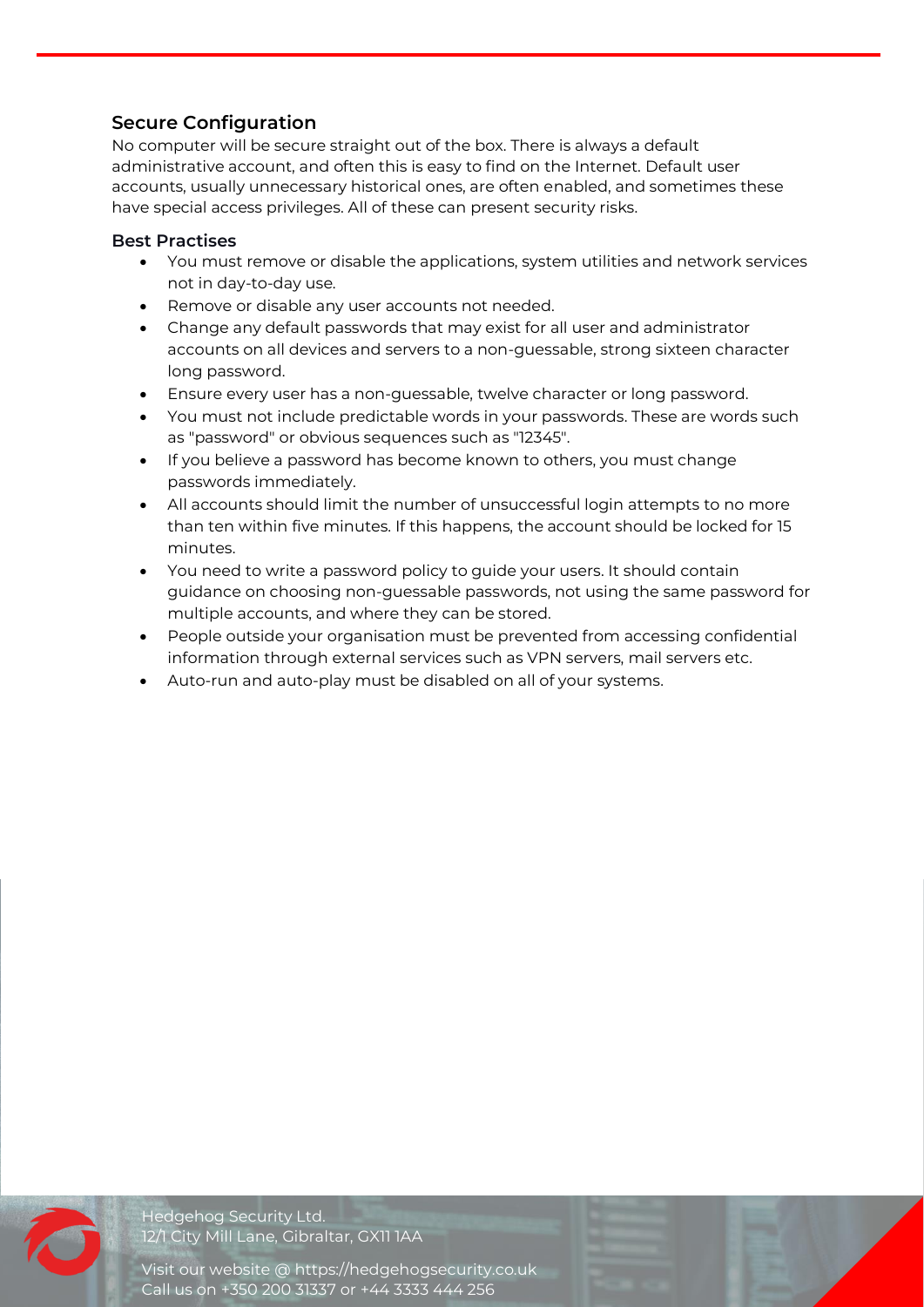# <span id="page-10-0"></span>**Patch Management**

You need to ensure that your software is always up-to-date with the latest patches to protect your organisation in today's world. Robust patching is a requirement of Cyber Essentials. As of the 2022 (Evendine) standard, we will check that all critical updates with a CVSS (Common Vulnerability Scoring System) score higher than 7.0 are installed within 14 days of release.

#### **Best Practises**

- Ensure all devices and applications are supported by a supplier that produces regular fixes for any security problems.
- Use licensed software by the publisher's recommendations.
- Ensure you install all high-risk or critical (7.0+ CVSS) security updates for operating systems and firmware within 14 days of publication.
- Remove older applications from your devices that the manufacturer no longer supports.

# <span id="page-10-1"></span>**Malware Protection**

Malware steals or damages information and is part of the attack chain that leads to ransomware. Malware is commonly used with attacks such as 'phishing' and social network sites to provide a focused attack on an organisation.

#### **Best Practices**

- Install a solid endpoint protection program.
- Maintain a list of approved applications for use in your environment and only permit these applications to be installed.
- Ensure auto-update is enabled for all operating systems and applications that support it.
- Automatically scan files upon access for malicious content.
- Prevent users from downloading unauthorised software.
- Block access to known malicious websites. This could be as simple as using the Quad9 project.
- Where application sandboxing is being used, ensure that applications within the sandbox cannot access data stores, sensitive peripherals and your local network.



Hedgehog Security Ltd. 12/1 City Mill Lane, Gibraltar, GX11 1AA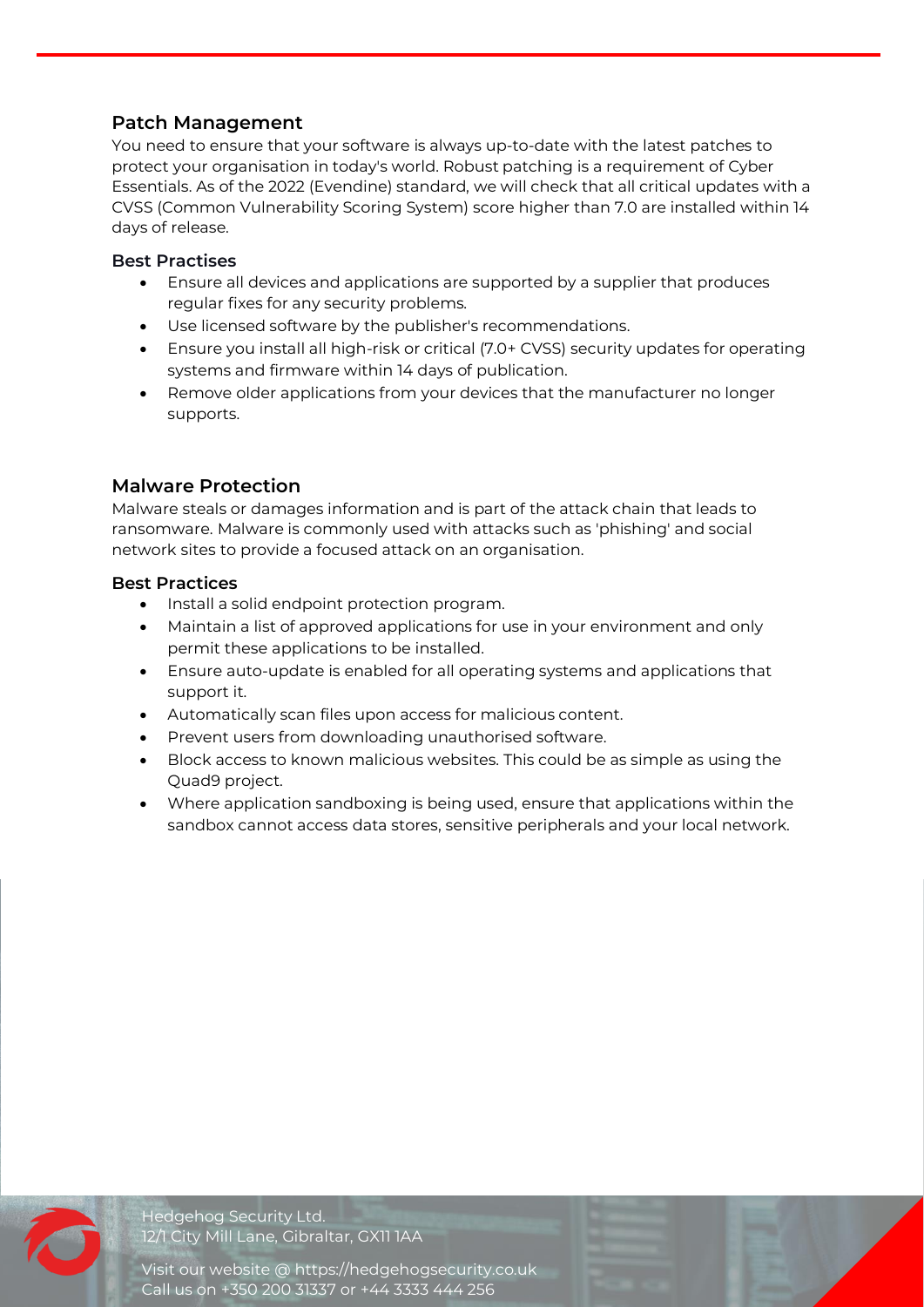## <span id="page-11-0"></span>**How to Pass Cyber Essentials**

The self-assessment questionnaire is split into eight categories:

- 1. Organisation
- 2. Scope of the Assessment
- 3. Insurance
- 4. Boundary firewalls and internet gateways
- 5. Secure configuration
- 6. Security update management
- 7. User Access Control
- 8. Malware protection

Sections one and two are general information and should be straight forward to pass. The rest of the sections will be either a Yes/No answer or you will need to provide an explanation. The key thing to keep in mind here is, where you need to provide an explanation, more details is better than less. Read the question carefully and then provide the evidence asked for in the question. Here is an example:

Question 7.5 asks:

"*Do you have a formal process for giving someone access to systems at an "administrator" level and can you confirm how this is recorded?*"

We commonly have clients answer "Yes" to this and this means we have to score it as not passing and ask for more information. A good example of an answer to this question is:

"*We have a formal process for granting system access at an administrator level. The access is requested from the head of IT and this is recorded in an email that is stored within an auditable folder of access requests. These access requests are reviewed on a quarterly basis as part of our general IT review."*

Another example would be question 7.12 which asks:

"*Please explain how you encourage people to use unique and strong passwords.*"

We commonly have clients answer "AD controls" or "Controlled by Office 365" but this would be a scored as a fail as the question is looking to understand how you encourage your users to use better passwords. An example answer would be:

"*We run security awareness training on hire and then every six months. Included within this training is our messaging around the use of passphrases rather than passwords. We provide the users with links to the NCSC guidance on passwords and provide them with practical ways to create and remember passphrases along with how to monitor their own personal emails for signs of compromise."*

As with many of the questions, it is a question of detail. The more detail the better as it means we do not have to come back to you to understand how you are achieving the intent of the question.

Hedgehog Security Ltd. 12/1 City Mill Lane, Gibraltar, GX11 1AA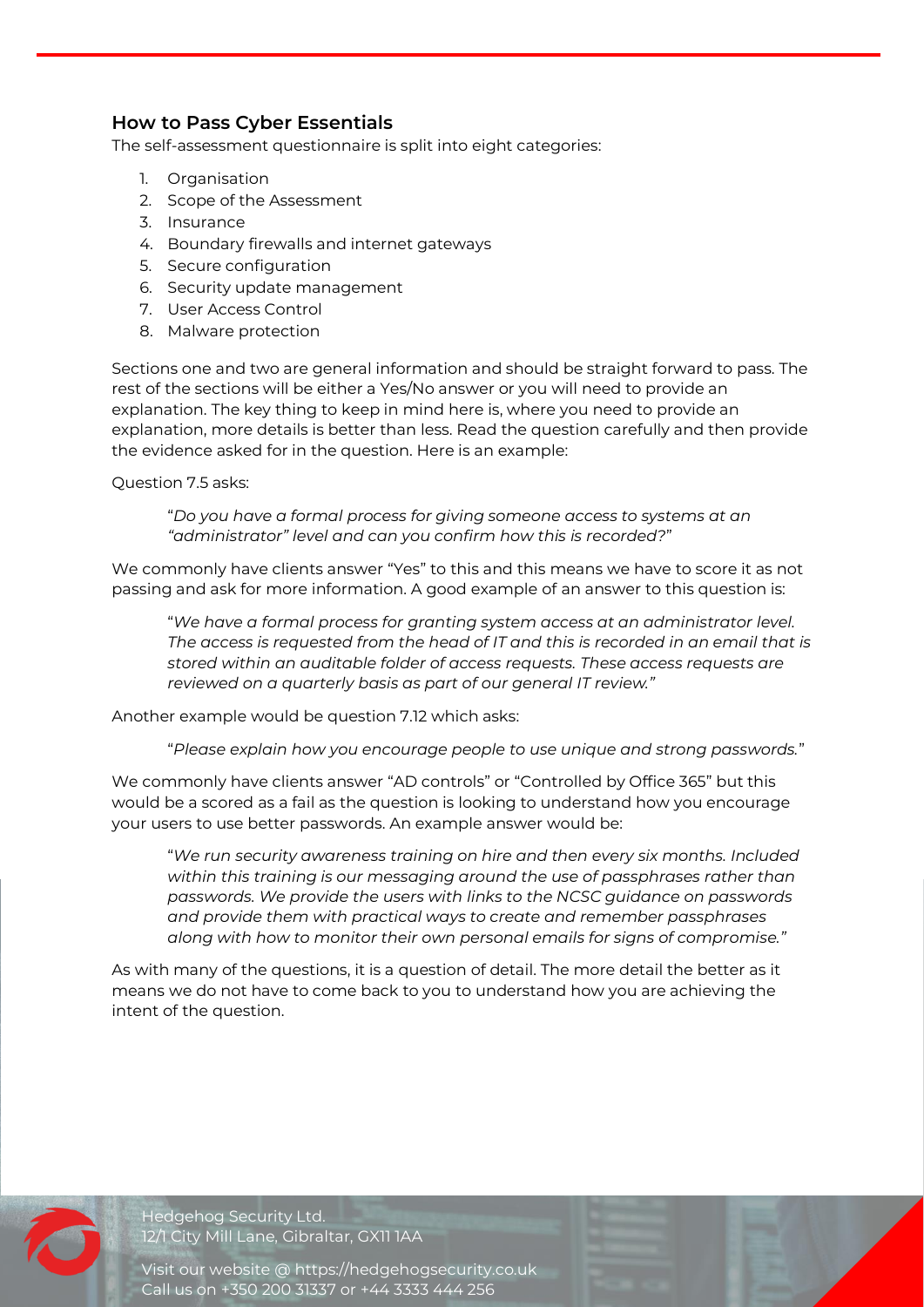# <span id="page-12-0"></span>**Cyber Essentials Plus**

The Cyber Essentials Plus assessment process goes further than the self-assessment questionnaire. The Certification Body must check your infrastructure for vulnerabilities and ensure that the workstation configuration is correctly and adequately protected.

You have 90 days after your Cyber Essentials certification to achieve Cyber Essentials Plus.

# <span id="page-12-1"></span>**What is a Cyber Essentials Plus Pre-Assessment, & Why Do You Need It?**

At Hedgehog Security, we offer a Pre-Assessment option for those undertaking the Cyber Essentials Plus. The Pre-Assessment is a solution designed to assure businesses a firsttime pass for Cyber Essentials Plus, involving unlimited sessions with our Chief Assessor and complete scanning to confirm alignment with the standard. The Pre-Assessment is great at highlighting which areas of your cyber security require attention and improvement and is especially useful as the Cyber Essentials requirements become more challenging.

The final Plus assessment becomes a formality if you get the all-clear with a Pre-Assessment. Still, you can sit back and relax knowing you'll pass because you've already completed all the necessary remediation, and you'll also avoid any re-certification costs!

Suppose you know your business has its sights set on Cyber Essentials Plus. In that case, you can start the Pre-Assessment simultaneously as completing your Basic SAQ, taking even more pressure off as you'll have plenty of time to complete any required remediation.

# <span id="page-12-2"></span>**How Much Does Cyber Plus Essentials Cost?**

As of January 2022, the Cyber Essentials scheme adapted its pricing to reflect a tiered system based on organisation size, meaning we have had to implement the same. The pricing is as follows:

| Size of Organisation | Number of<br>employees | Audit Only | <b>With Assistance</b> |
|----------------------|------------------------|------------|------------------------|
| Micro organisation   | 0-9 employees          | £1,500     | £5,000                 |
| Small organisation   | 10-49 employees        | £2,000     | £7,500                 |
| Medium organisation  | 50-249 employees       | £4,000     | £10,000                |
| Large organisation   | 250+ employees         | £8,000     | £15,000                |

# <span id="page-12-3"></span>**The Remote Vulnerability Assessment**

We will need to have a list of all your external facing IP addresses and subject all of these to a vulnerability assessment. For the vulnerability assessment, we are looking to:

- Identify all the IP addresses currently in use. This includes and Infrastructure as a Service cloud systems.
- Vulnerability scan all the IP addresses on all 65,535 TCP and UDP ports.
- Confirm that there are no vulnerabilities with a CVSS v3 score of 7.0 or higher.
- Confirm that no default passwords are in use.
- Confirm that defences are in place to prevent password guessing and credential stuffing attacks.

#### Hedgehog Security Ltd. 12/1 City Mill Lane, Gibraltar, GX11 1AA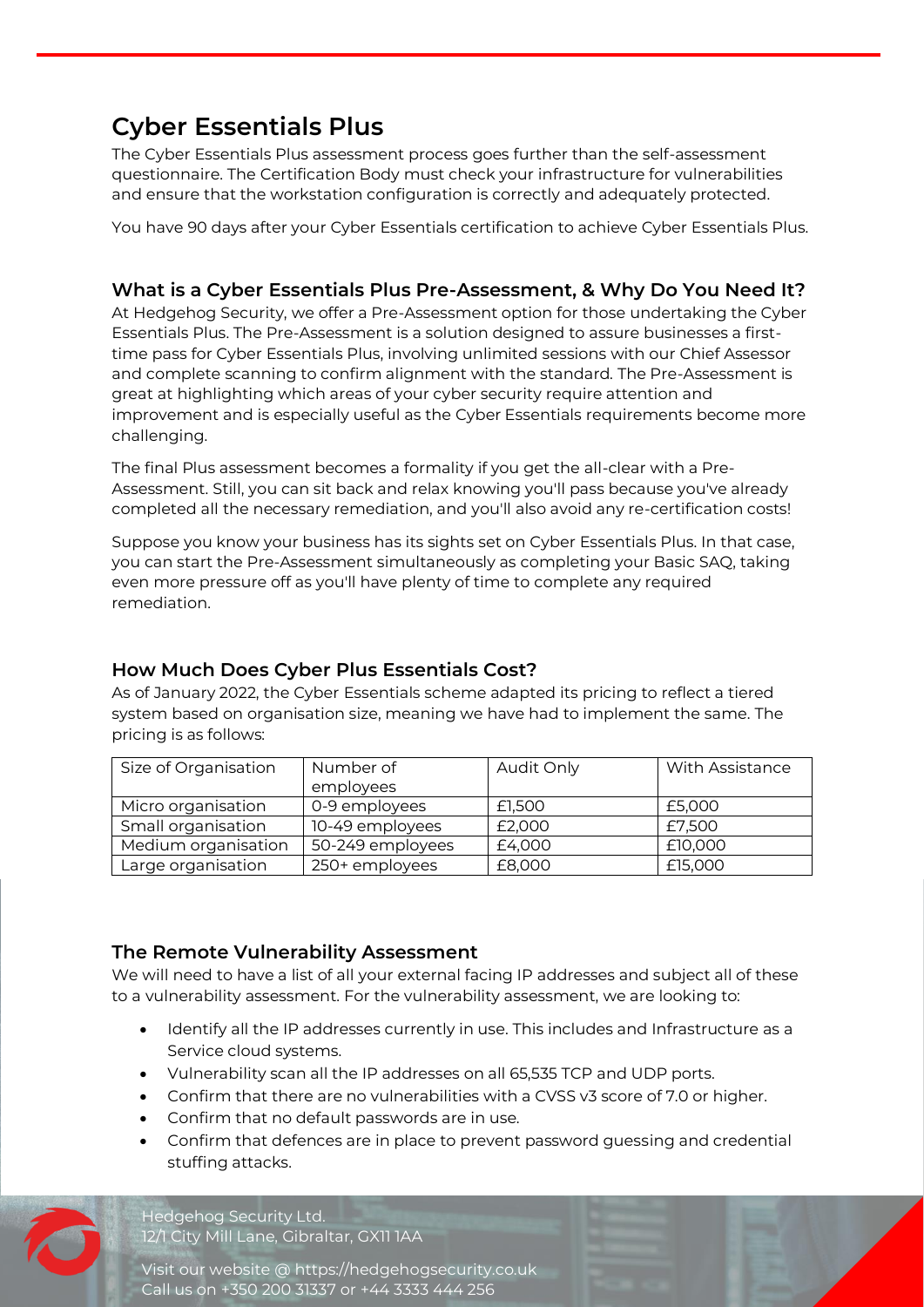For the remote vulnerability assessment, we will be using one of our remote scanners, hosted within our datacentre.

#### **Best Practices**

Perform a vulnerability scan your externally facing infrastructure yourself, or through a third party every month and

- address all vulnerabilities with a High or Critical rating immediately.
- address all Medium rating vulnerabilities that are exploitable within the month.

#### <span id="page-13-0"></span>**Authenticated Vulnerability Scan**

The authenticated vulnerability scan is performed against a sample set of end user devices, services, and IaaS (Infrastructure as a Service) instances. This is performed to identify missing patches and security updated that leave vulnerabilities present on the system that threats could easily exploit.

The assessor will use the output of scan to identify vulnerabilities that meet any of the three following criteria:

- The vulnerability is described as High or Critical risk by the vendor
- The vulnerability has a CVSS v3 score of 7.0 or higher
- There are no details of the level of vulnerabilities the update fixes provided by the vendor.

If there are nay vulnerability that meet the above, and for which the vendor provided patch has been available for more than 14 days prior to testing, the assessor will issue a failure for the Cyber Essentials Plus assessment.

Virtual patching is not an acceptable mitigation to the security vulnerabilities of legacy unsupported operating systems long term and will not be recognised as a mechanism for compliance and so a Pass cannot be issued is virtual patching is used.

We have a document available online that details how to run these yourself should you wish to do it prior to the audit. The credentialed scan quide document is available here.

The auditor is looking to confirm that there are no High Risk or Critical Risk vulnerabilities present on the systems and that there are no vulnerabilities with a CVSS version 3 Score higher than or equal to 7.0.

#### **Best Practises**

Perform an authenticated vulnerability scan of your internal networks every quarter and

- address all vulnerabilities with a High or Critical rating immediately.
- address all Medium rating vulnerabilities that are exploitable within the month.
- Identify any areas for improvement and put an improvement and patching plan together for the coming quarter.
- Scan for localised sensitive information, such as bank details stored on workstations or in areas where they should not have been stored.



Hedgehog Security Ltd. 12/1 City Mill Lane, Gibraltar, GX11 1AA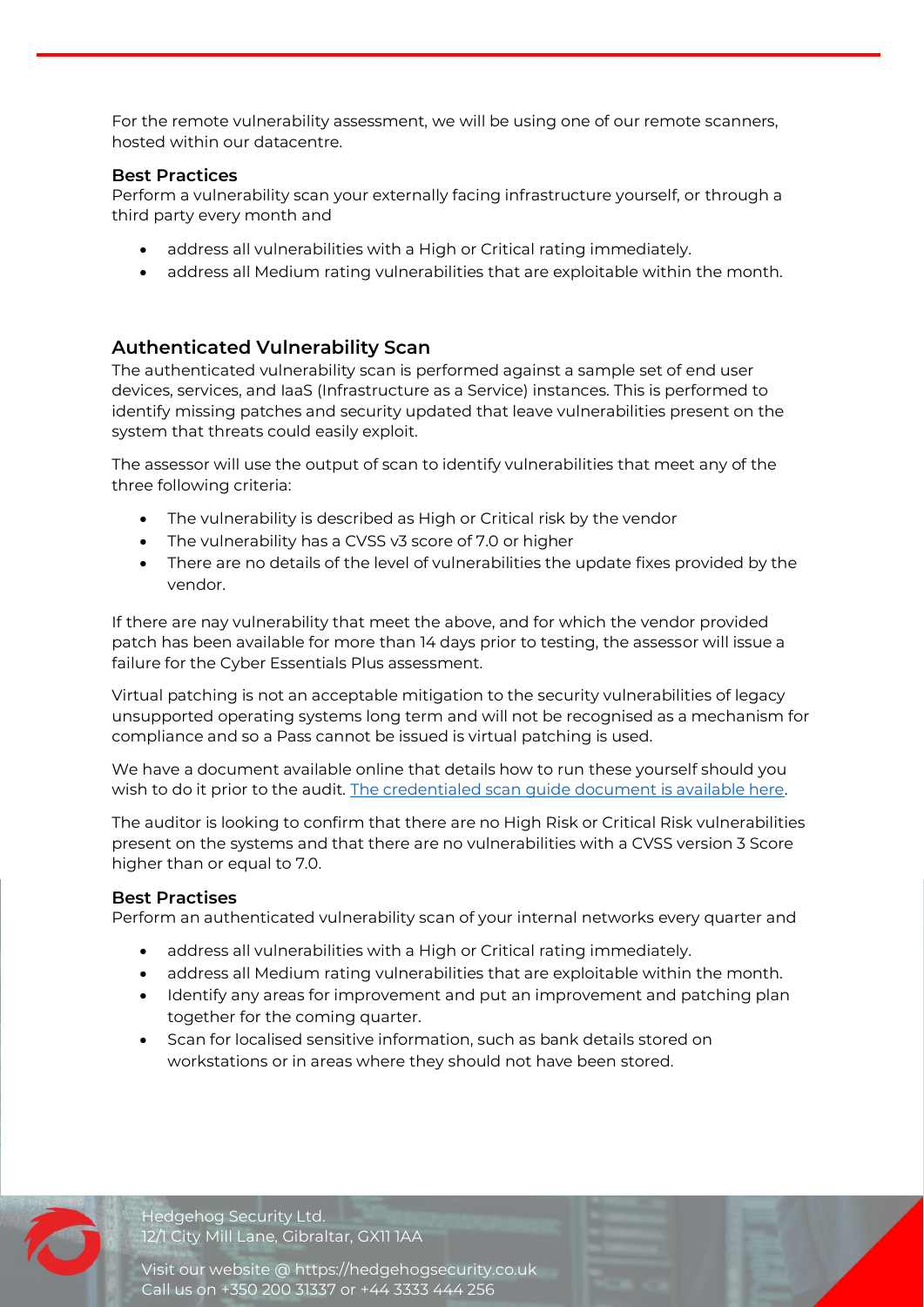# <span id="page-14-0"></span>**Workstation Review**

Your assessor will conduct a workstation review, which is a technical assessment of a sample set of your systems in use within your organisation. This involves the assessor connecting to each of the systems in the sample set for the technical review. The assessor will be looking for proof that:

- All workstations are fully patched and up to date within the last 14 days
- That auto-update is enabled
- That the endpoint protection software is up to date and malware/AV signatures were updated in the last 24 hours
- That there is no unnecessary software installed

The assessor will then send a series of NCSC approved test malware files to the user's email and will observe the user receiving the email and attempting to open the files. None of the attachments should be successfully executed.

The assessor will then send the user a link to a portal to download the series of NCSC approved test malware files. The assessor will observe the user attempting to download and execute these files. Again, as with the emails, none of the files should execute.

# <span id="page-14-1"></span>**Multi-factor Authentication Configuration**

This is a new test for 2022 and the purpose is to test cloud services declared in the scope to see if they have been correctly configured for multi factor authentication (MFA).

To assess this, your assessor will:

- Observe users accessing cloud services using their organisation issues accounts on an untrusted device or from an incognito or privacy-mode browser session.
- If the above is not possible, the assessor will share an incognito browser session from the assessor's workstation and then observe the use accessing the cloud service.
- These are repeated for each authentication service in use.

# <span id="page-14-2"></span>**Testing Account Separation**

This test is performed on any of the sample set of end user devices, servers, and cloud environments where administrative processes can be run. When logged in with a standard user account, the assessor will observe a user attempting to run an administration process for the sampled operating systems with the current logged in account.



Hedgehog Security Ltd. 12/1 City Mill Lane, Gibraltar, GX11 1AA